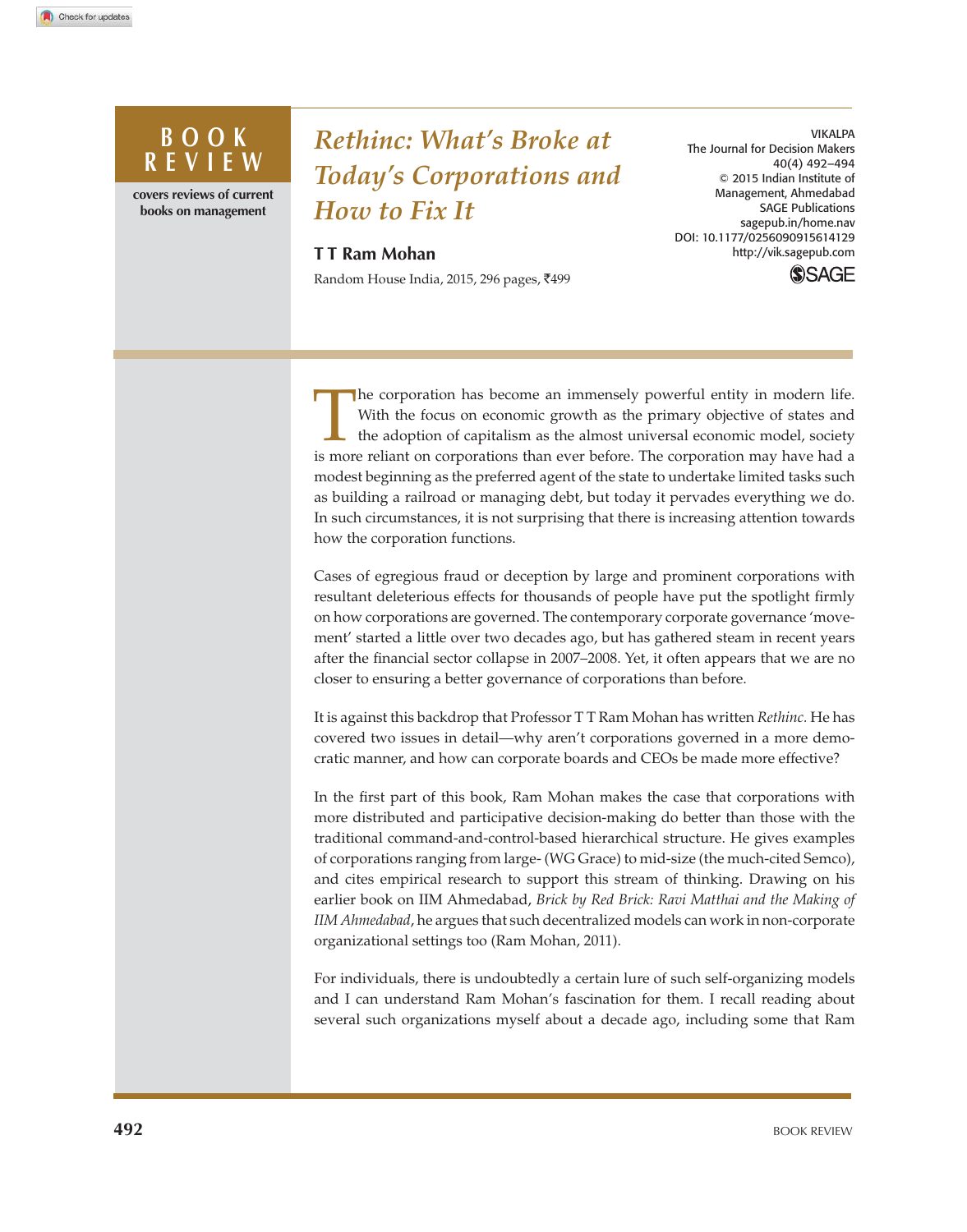Mohan has not mentioned, such as AES Corporation, a large US-based energy corporation that grew very rapidly in the 1980s and the 1990s, and JetBlue, the US low-cost airline. In a similar vein, in India, there has been much written about Shriram Transport Finance, a company that focuses on financing small truck owners.

From whatever I have read about these companies, the main reason they have been managed differently is that their founders had strong faith in human beings, and believed in 'Theory Y' as the appropriate model to explain human motivation and behaviour. In fact, I am not aware of many companies that have changed their organizational philosophy mid-stream. Ram Mohan does acknowledge the role of founders in creating such unorthodox systems, but does not, in my view, give the role of founders the salience it deserves.

The most interesting section of the first part of the book is the one on prediction markets. This basically makes the argument that organizations can use crowdsourcing to make better forecasts of future outcomes and that this is a powerful reason for involving more people in the management process. Ram Mohan wonders aloud why companies don't make the greater use of prediction markets, and I certainly think he has a point there.

The second half of the book treads the more familiar ground of corporate governance. Ram Mohan's essential argument is that CEOs are overpaid and have become too powerful and that the way directors are appointed has to change if they are to play the oversight role that contemporary norms of corporate governance expect of them. Here he covers the governance issues arising in both the professionally managed companies of the Anglo Saxon world and the owner-managed companies common in India.

Ram Mohan makes an interesting point that, even in the West, the huge salaries paid to CEOs can be traced back to the 1980s and the 1990s. Prior to this period, salaries of CEOs were much more modest, both in absolute terms and relative to average employee compensation. This was obviously a period of great excesses and it is not surprising that it culminated in debacles like Enron and Arthur Andersen, and the later financial sector meltdown.

Ram Mohan argues that overly powerful and dominating CEOs are at the root of the problem of corporate governance. He suggests leadership teams (as opposed to individuals) and term limits as the solution to this problem. While Ram Mohan is persuasive that CEOs are overpaid and that many positive things attributed to their leadership cannot be attributed to their efforts alone, the image of the swashbuckling CEO driving the corporation is so embedded in popular folklore that I cannot see how we will ever move to a different model!

As for Board reforms, there is little doubt that in the present system few independent directors are genuinely independent. Even if they are independent as defined by the law, they have, as Ram Mohan explains, little incentive to rock the boat. Better systems can be designed, and Ram Mohan points to some ways in which this can be done. He advocates moving away from the present system where independent directors are chosen by the management of the company to one in which all major stakeholders (institutional investors, large creditors, employees) are involved in the selection process. He also argues for expanding the pool of potential independent directors well beyond the current set of retired bureaucrats and company officers.

But I sometimes wonder whether we can ever have perfect corporate governance. Ram Mohan shows that several 'successful' CEOs in the past have had much in common with psychopaths, the analogy to psychopaths is not new though. In his thought-provoking critique of the modern corporation, Bakan (2004) argues that the corporation itself has psychopathic trends. He traces these to the way the corporation has evolved, as an artificial person created by lawyers based on an ownership model of limited liability. If Bakan is right, nothing that we do to corporate governance is going to solve a problem that exists in the very notion of the modern corporation itself!

Notwithstanding this, I would recommend *Rethinc* to readers. It is not a dry tome on corporations and their governance. It is a well-crafted book, written in a reader-friendly style. It draws on both qualitative and empirical evidence, on companies from advanced markets and from India, and makes a persuasive case. We have few well-researched and business-related